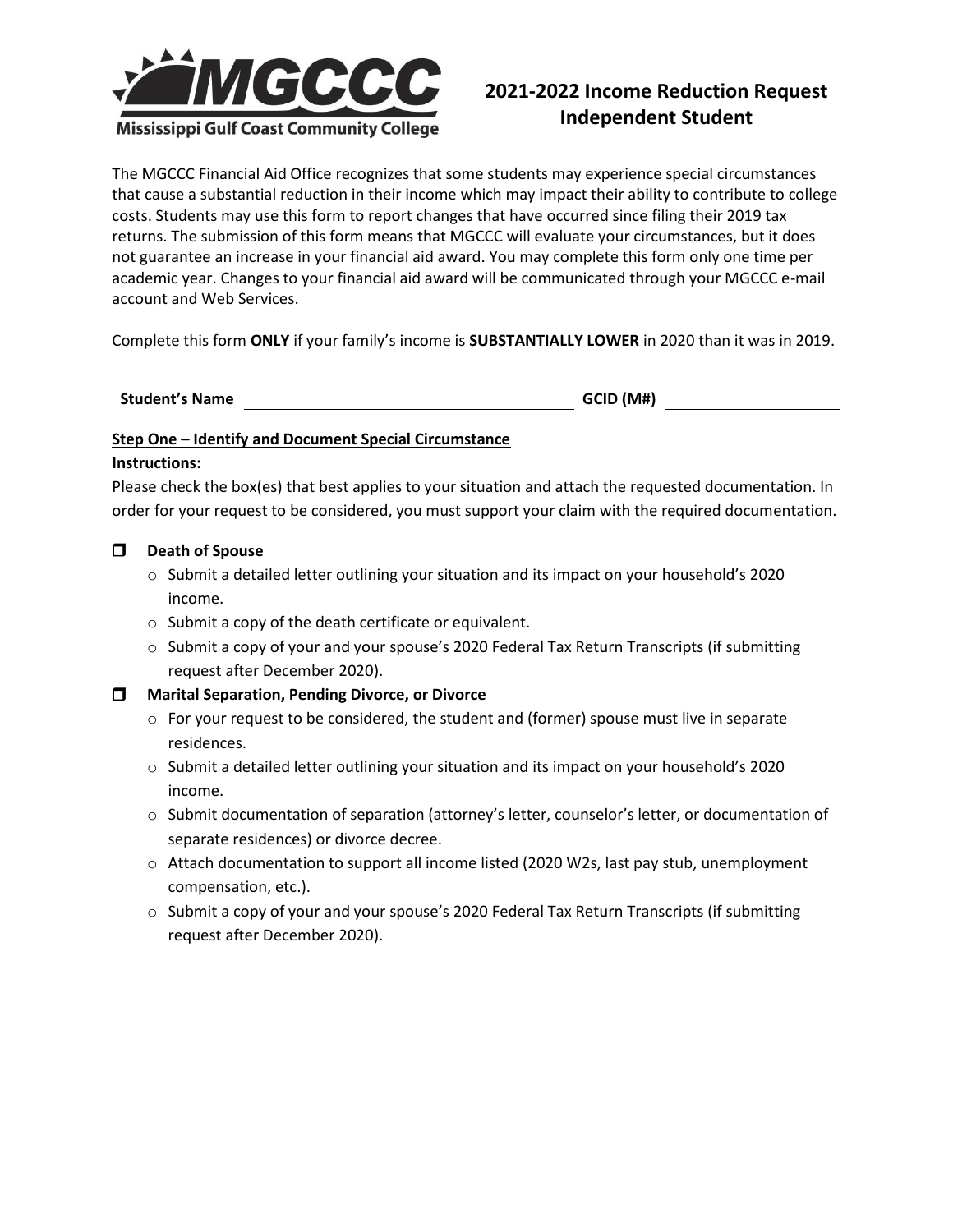## **Separation from Work Due to Layoff or Termination**

- $\circ$  For your request to be considered, the length of unemployment must be substantial.
- o Submit a detailed letter outlining your situation and its impact on your household's 2020 income.
- $\circ$  Submit documentation of layoff or termination from former employer or the unemployment office. Letter from former employers must be on company letterhead and should list the date of layoff or termination.
- $\circ$  Attach documentation to support all income listed (last pay stub, unemployment compensation, severance pay, etc.).
- $\circ$  Submit a copy of your and your spouse's 2020 Federal Tax Return Transcripts (if submitting request after December 2020).

**Change in Job Status (Reduction of Work Hours, Retirement, Permanent Disability, etc.)**

- o Submit a detailed letter outlining your situation and its impact on your household's 2020 income.
- $\circ$  Submit documentation of job change status from your employer. The letter from your employer must be on company letterhead and should list the date your reduction of hours occurred.
- $\circ$  Attach documentation to support all income listed (last pay stub, unemployment compensation, severance pay, etc.).
- o Submit a copy of your and your spouse's 2020 Federal Tax Return Transcripts (if submitting request after December 2020).

## **Reduction or Loss of Benefits or Non-Recurring Income**

- $\circ$  For your request to be considered, these benefits must have been received for 2019 but have been reduced or lost for 2020.
- o Submit a detailed letter outlining your situation and its impact on your household's 2020 income. The letter should outline the reduction or termination of benefits and indicate the date the reduction or termination occurred. If the benefit was one-time or non-recurring, please include verification of how the funds were spent or invested.
- o Submit documentation of loss of benefits.
- $\circ$  Submit a copy of your and your spouse's 2020 Federal Tax Return Transcripts (if submitting request after December 2020).

# **Step 2 - Verification**

If you have not done so, submit a copy of the 2021/2022 Independent Verification and a copy of your and your spouse's 2019 Tax Return Transcripts.